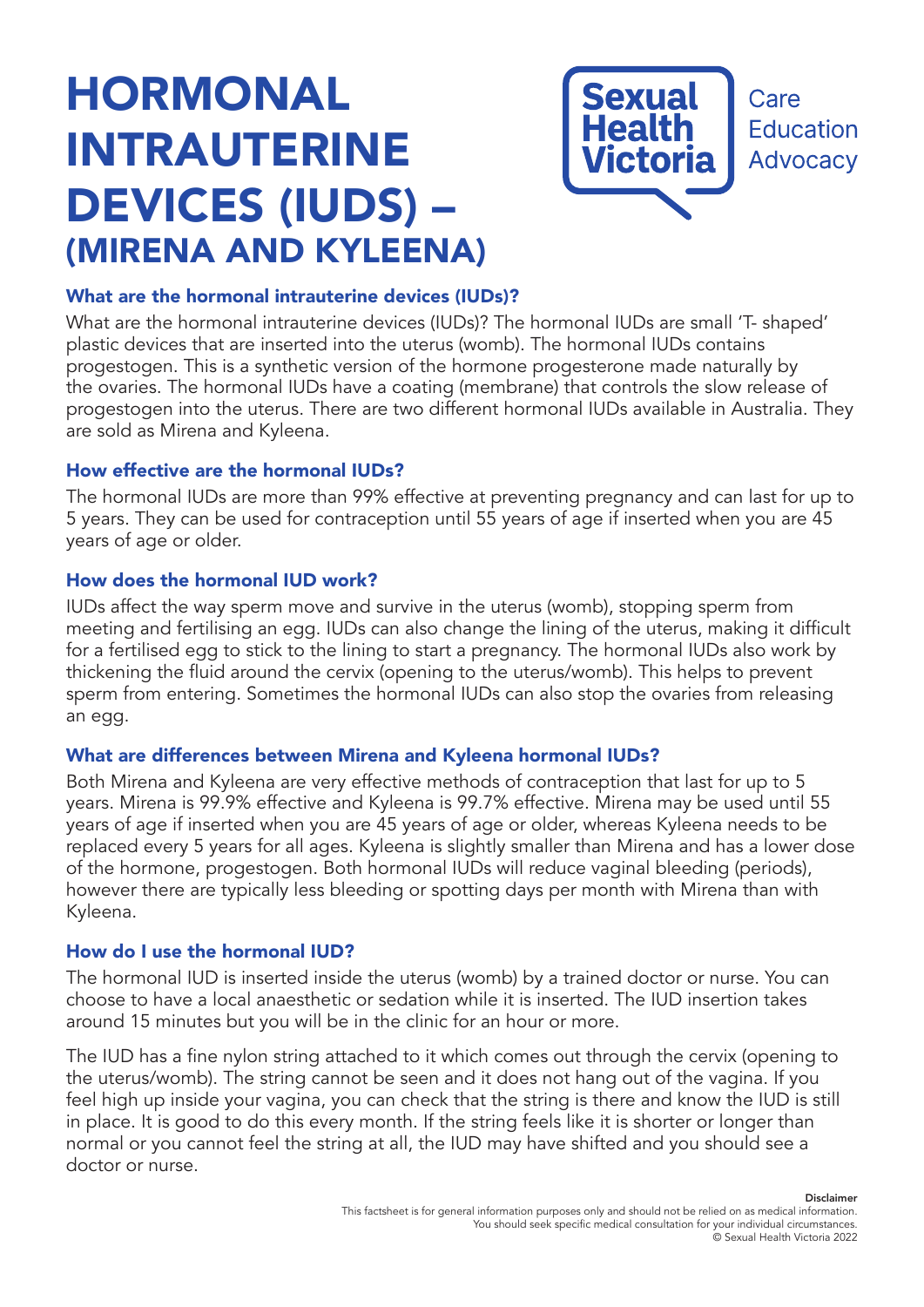# When does it start to be effective?

When the hormonal IUD is inserted (put in) to the uterus (womb), it can take up to 7 days to start working to prevent pregnancy. This depends on the timing of your menstrual cycle and if you are already using contraception. Speak with your doctor, nurse or pharmacist for more information.

## Where can I get the hormonal IUD?

Your doctor or nurse will provide a script which you can take to the pharmacy, who will sell you the hormonal IUD. You will need to return to the clinic to have the IUD inserted. If you do not have a Medicare card it will be more expensive. It will be cheaper if you have a healthcare card.

## What stops the hormonal IUD from working?

The hormonal IUD may not work if it:

- falls out (remember to check the strings regularly)
- goes into the wrong position
- is left in for longer than 5 years.

## What is good about the hormonal IUD?

- It is an extremely effective method of contraception.
- Once inserted (put in) you will only need to check the string each month.
- It can last up to 5 years or longer (Mirena only) if you have it inserted from 45 years of age.
- You can use it while breast feeding.
- No medications stop it from working.
- Most users have no vaginal bleeding (period) at all or very light bleeding.
- Periods may be less painful.
- It can be taken out at any time by a doctor or nurse.
- Once removed your fertility quickly returns to what is normal for you.
- It is another contraceptive option if you have difficulty taking the hormone oestrogen. The Pill (combined pill or oral contraceptive pill) and vaginal ring (NuvaRing) contain oestrogen and progestogen. The hormonal IUD only contains progestogen.

#### Are there any side effects from using the hormonal IUD?

- When it is first inserted some users have period type cramping that usually settles after a few days.
- Your vaginal bleeding pattern (period) will change. Spotting or frequent bleeding is common in the first 3 – 6 months. By 6 months most users will have a light regular period or no bleeding at all (this is not harmful to the body).
- Sometimes the IUD can fall out. This is more common in the first 3 months of it being inserted.

Other possible side effects for a small number of users can include:

- headaches
- changes to your skin
- sore/ tender breasts
- mood changes.

These side effects nearly always settle with time. The hormonal IUD has not been shown to cause weight gain.